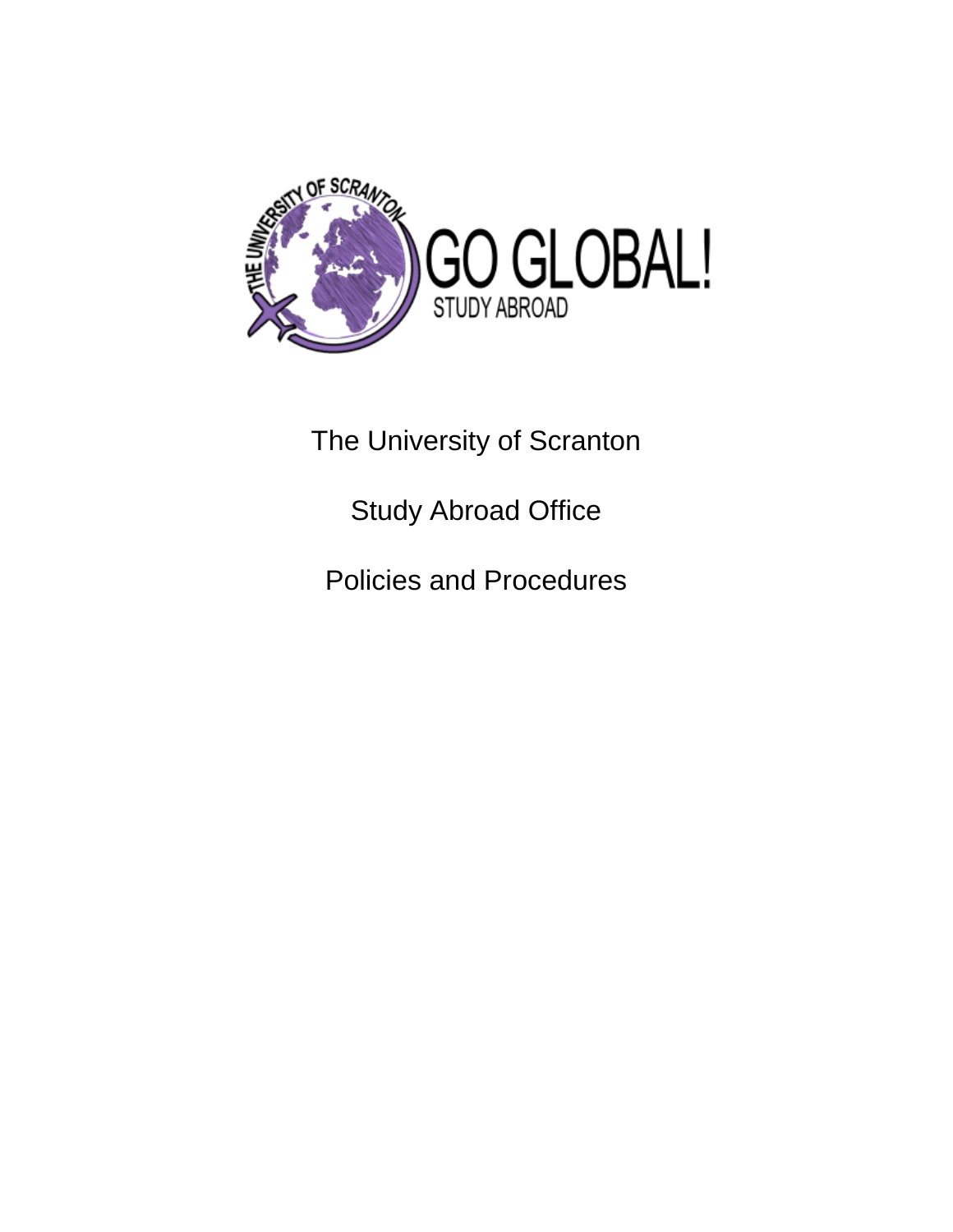### Table of Contents

|                                                               | 1. The Study Abroad Office, Role and Function                  | 3  |
|---------------------------------------------------------------|----------------------------------------------------------------|----|
|                                                               | <b>Policies</b>                                                |    |
|                                                               | 2. Academic Eligibility                                        | 4  |
|                                                               | 3. Financial Eligibility                                       | 4  |
|                                                               | 4. Disciplinary Eligibility                                    | 4  |
|                                                               | 5. Study Abroad and Risk Management                            | 5  |
|                                                               | 6. Study Abroad Application Requirements                       | 5  |
|                                                               | 7. Credit Transfer for Study Abroad Courses                    | 6  |
|                                                               | 8. Academic Requirements While Studying Abroad                 | 6  |
|                                                               | 9. Study Abroad Courses and Course Approval                    | 6  |
|                                                               | <b>10. Standards of Conduct While Studying Abroad</b>          | 7  |
|                                                               | 11. Study Abroad Costs: Billing/Invoicing                      | 7  |
|                                                               | 12. Financial Aid/Scholarship and Studying Abroad              | 8  |
|                                                               | 13. Withdrawing from a study abroad program                    | 8  |
|                                                               | Procedures                                                     |    |
|                                                               | 14. Study Abroad Risk Management Guidelines                    | 9  |
|                                                               | <b>15. Study Abroad Application Procedures</b>                 | 10 |
|                                                               | <b>16. Credit Transfer Procedures for Study Abroad Courses</b> | 10 |
|                                                               | 17. Study Abroad Course Approval Procedures                    | 11 |
| <b>18. Studying Abroad and University of Scranton Housing</b> |                                                                | 11 |
|                                                               | <b>19. Health Safety, and Security</b>                         | 12 |
|                                                               | <b>a.</b> Participant Safety                                   |    |
|                                                               | <b>b.</b> Parent/Guardian/Family's Role                        |    |
|                                                               | c. University of Scranton's Role                               |    |

**20.**Frequently Asked Questions 14 **21.** Information for Parents 19

**d.** Resources for Safety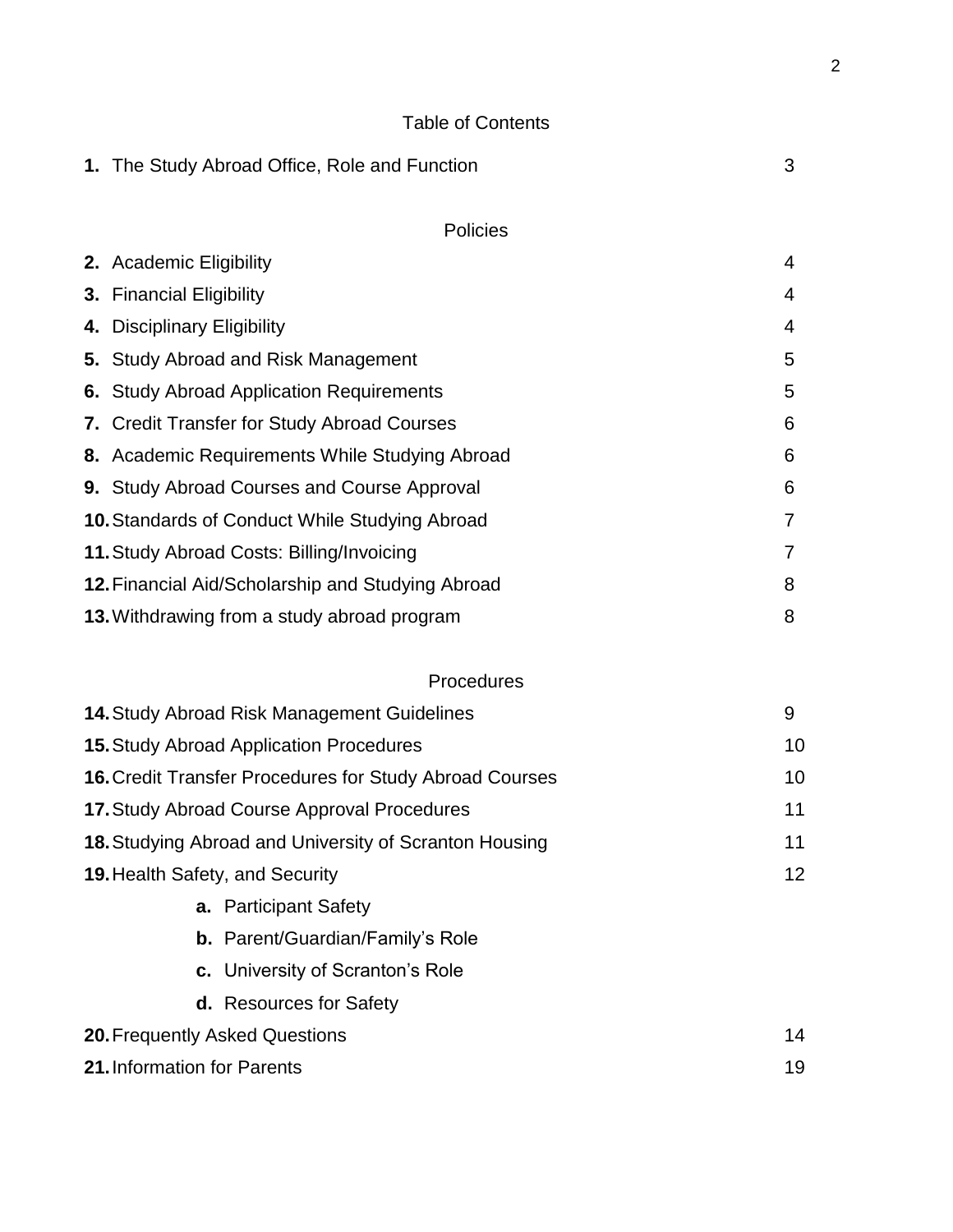# **The Study Abroad Office, Role and Function:**

The Study Abroad staff is dedicated to facilitating access to international educational opportunities for students. We serve as a resource for study abroad information and act as the liaison between students abroad and various University offices. If you decide to study abroad, we will assist you with information about appropriate study sites, method of application, duration of study, academic plan, course selection, living arrangements, transfer of credit, approval of credit, financial aid and housing.

#### **Staff and Location:**

The IPS office is located on the 5th floor of the St. Thomas Hall Communications Wing. The Communications Wing is located between St. Thomas Hall and the John Long Center and the easiest access point to the office is the elevator located in the alleyway between The John Long Center and St. Thomas. The office may also be accessed via the bridges located on the 4th and 5th floors of St. Thomas Hall. The office is open Monday through Friday from 8:30 a.m. to 4:30p.m. Students are welcome to "drop in" at any time, but if individual attention is desired, it is highly recommended that you make an appointment. Appointments can be made by contacting the IPS administrative assistant or the Study Abroad Director via email or phone.

> Fr. John Sivalon, PhD, Director of International Learning Programs and Senior Advisor for Study Abroad Email: john.sivalon@scranton.edu Phone: 570-941-4303 Fax: 570-941-4845

> > Noelle Drozdick, Administrative Assistant Email: noelle.drozdick@scranton.edu Phone: 570-941-4841 Fax: 570-941-4845

#### **Facilities:**

The office offers space (the International Center) and materials for students to research study abroad opportunities, to meet international students who are studying at the University of Scranton, and to host a variety of international activities all of which foster greater global awareness of our students.

Students are assisted in their research and receive comprehensive advising from an international education staff that includes study abroad veterans who have returned from studying abroad. The International Learning Program office takes pride in the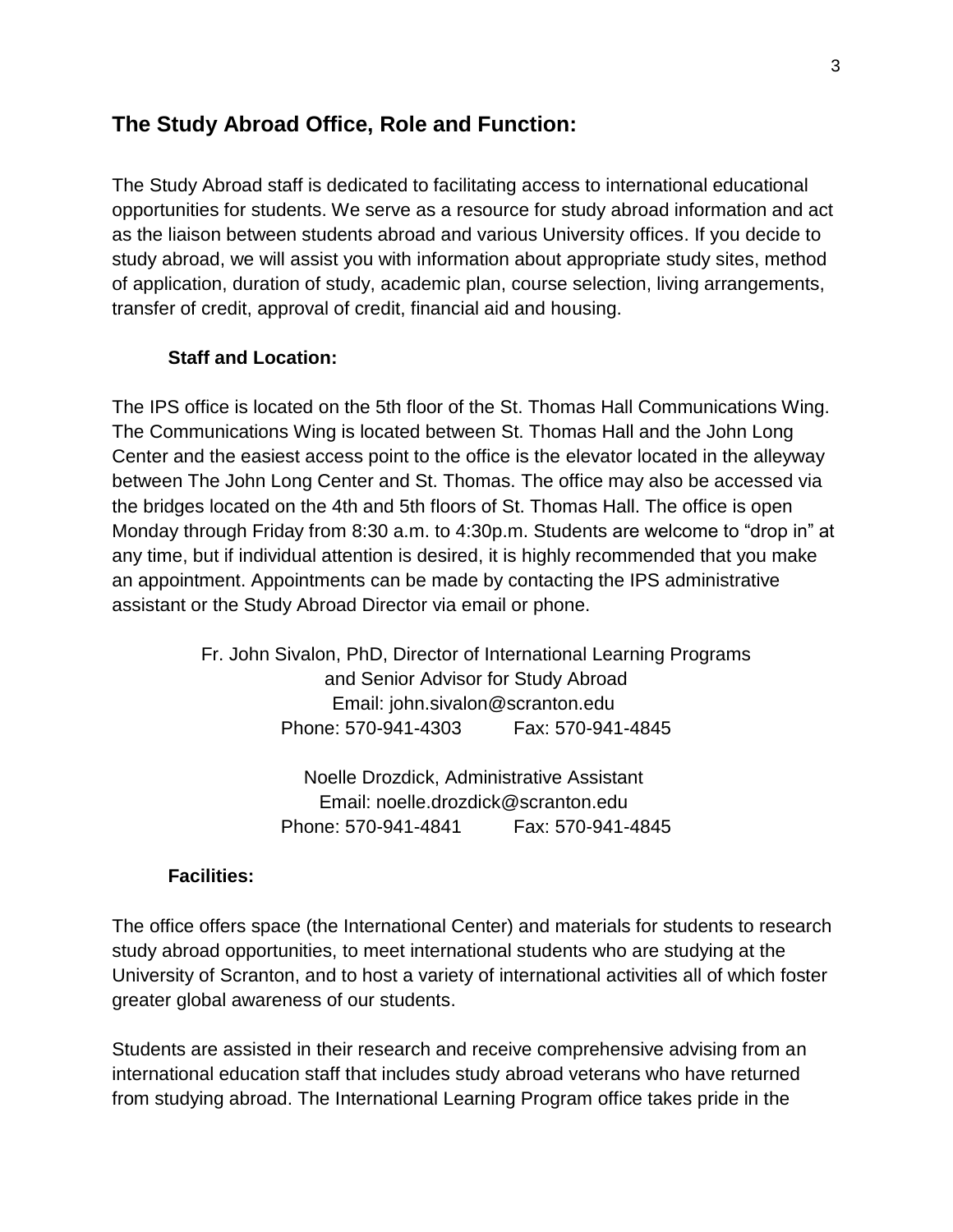relationships it builds with students and their families as they plan their study abroad experience, while they are abroad and when they return to the University.

# **Academic Eligibility:**

- 1. Students wishing to study abroad will normally have a minimum cumulative grade point average (GPA) of 3.0 at the time of application and meet the minimum GPA requirements of the receiving institution.
- 2. Students with less than the required University of Scranton GPA may request permission to study abroad through their Dean's Office.
- 3. The minimum GPA requirement of Faculty Led Study Abroad programs will be set by the faculty leading the travel course.
- 4. Students wishing to study abroad for a semester or longer are eligible beginning with the spring semester of their sophomore year.
- 5. Students in majors with restrictive opportunity to study abroad may request permission from their Department Chair and Dean's office to study abroad beginning in the fall semester of sophomore year.
- 6. Transfer students must have completed at least 60 semester hours with at least 15 semester hours in residence at University of Scranton to be considered eligible to participate in a study abroad program.
- 7. Credits earned through a study abroad program are exempt from the transfer credit limits once matriculated at the University of Scranton.
- 8. Students on academic probation at the time of application or departure are not eligible to participate in a study abroad program.

# **Financial Eligibility:**

1. Students are required to be cleared by the Bursar's office in order to study abroad. Normally, a financial hold on a student's account will disqualify a student from studying abroad until cleared.

# **Disciplinary Eligibility:**

1. The University reserves the right to deny study abroad participation to students who have disciplinary histories.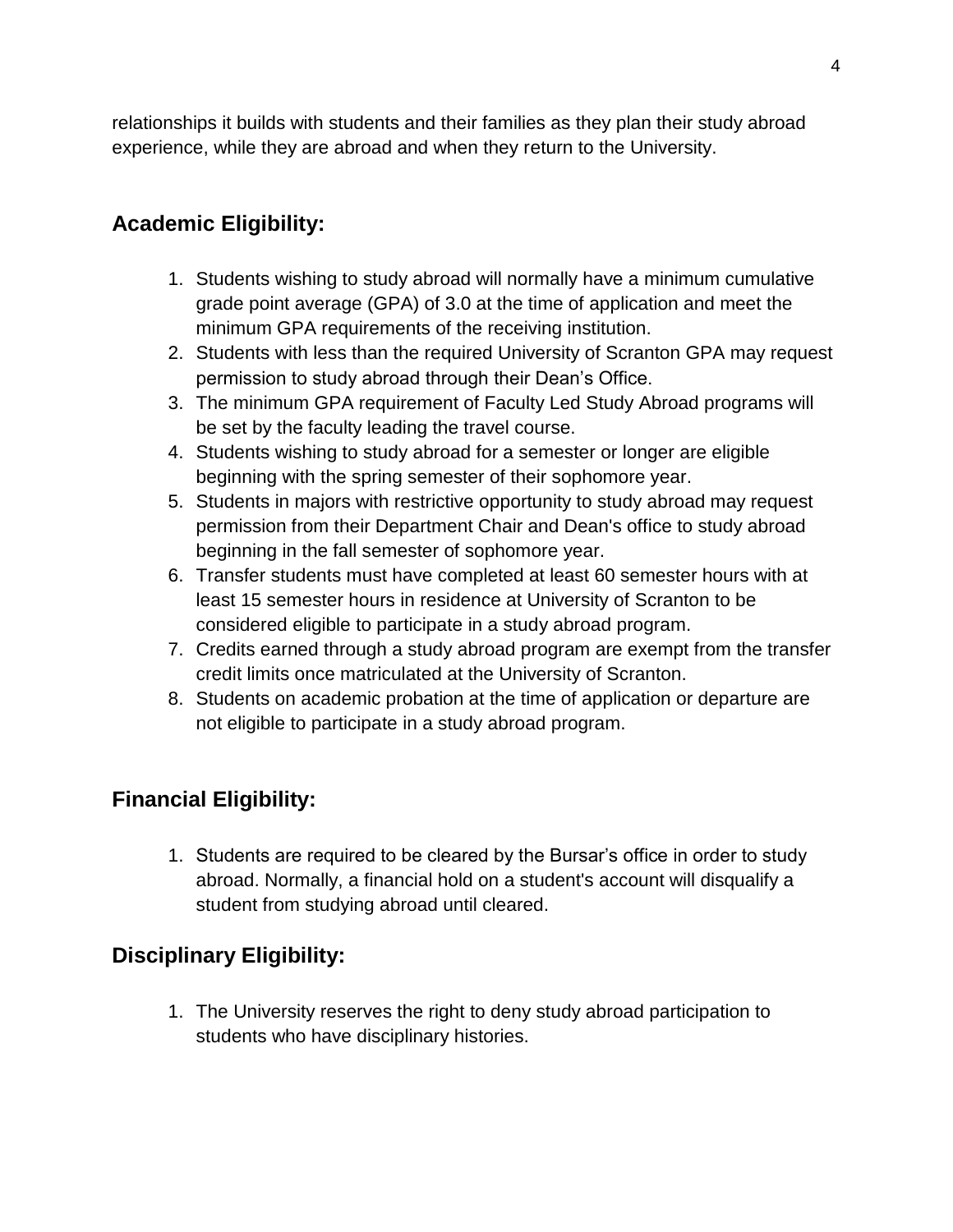- 2. Normally, students will not be permitted to study abroad who are on disciplinary censure, disciplinary probation or deferred suspension at the time of application or departure.
- 3. Students who have been dismissed for any reason from the University, are not eligible to study abroad.

# **Study Abroad and Risk Management:**

- 1. The University of Scranton reserves the right at any time to cancel any participation in study abroad programs based upon advice of its study abroad risk assessment committee.
- 2. Normally, undergraduate students are not permitted to participate in study abroad programs in a country where the United States State Department has issued a Travel Warning.
- 3. Under special circumstances, undergraduate students may participate in a University of Scranton faculty-led study abroad program in a country for which the State Department has issued a Travel Advisory.
- 4. All students must be enrolled with the State Department prior to departure from the United States. For more information please see: State Travel Registration.

# **Study Abroad Application Requirements:**

- 1. Students who wish to participate in a study abroad program and retain their University of Scranton student status, must choose a program on the University of Scranton Affiliated Study Abroad Program List.
- 2. Students who choose to apply to a study abroad program not on the University of Scranton affiliated program list or choose to apply to a study abroad program independently of the University of Scranton will be withdrawn from the University.
- 3. All study abroad applications are made through the International Programs and Services office. Students will complete a University of Scranton study abroad application and the application for the study program or host university.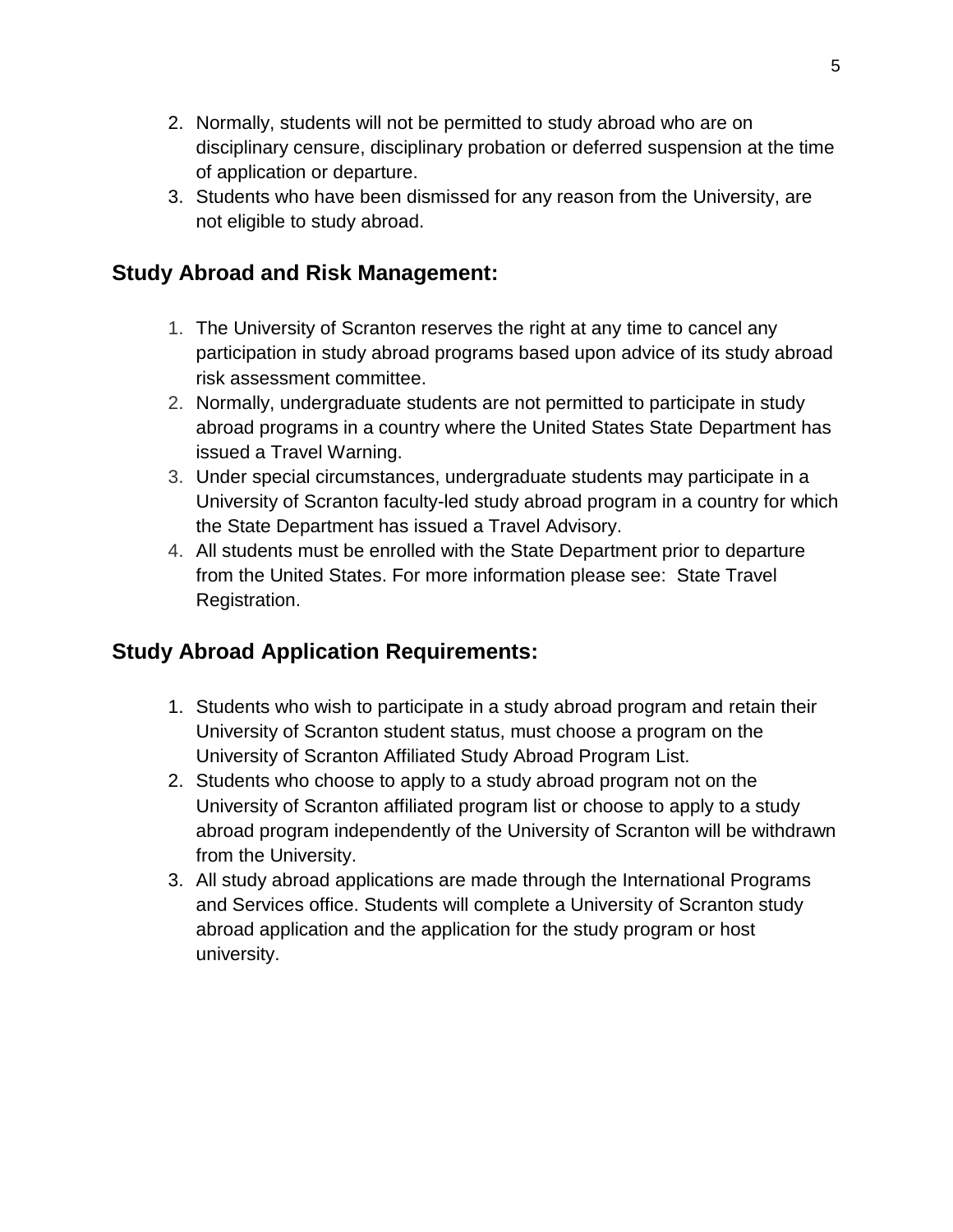# **Credit Transfer for Study Abroad Courses:**

1. Credits earned abroad will be transferred to the students' academic record provided the following conditions are met: students have secured permission from the University of Scranton to take the course(s); students have earned at least the equivalent of a "C" in the course; and an official transcript is issued by the study abroad program/university.

# **Academic Requirements While Studying Abroad:**

- 1. Students studying abroad for a semester must take at minimum the equivalent of 12 University of Scranton credits. Failure to maintain full time student status may adversely affect financial aid eligibility and health insurance coverage.
- 2. Students are not permitted to take a course abroad on a "pass/fail" basis.
- 3. Students are not permitted to earn academic credit for a course previously taken at the University of Scranton. Exceptions to this rule will only be considered for language classes in which a student has been placed by virtue of a placement examination while abroad. The Chairperson of the World Languages and Literatures Department will rule on all such exceptions.
- 4. Study abroad credits will count towards the University of Scranton residency requirement and are exempt from credit transfer limits.

# **Study Abroad Courses and Course Approval:**

- 1. Students are required to have a set of courses pre-approved prior to departure as part of the study abroad application process.
- 2. Once a student is registered for courses abroad, if there are changes to what was previously agreed to on the course approval form, she/he must gain approval for the new course(s) from her/his advisor (College of Arts and Sciences) or their advising center (Kania School of Management and Panuska College of Professional Studies). All students will copy the study abroad director on all correspondence regarding changes to the course approval form.
- 3. Transcripts from abroad without an accurate course approval form on file will not be evaluated.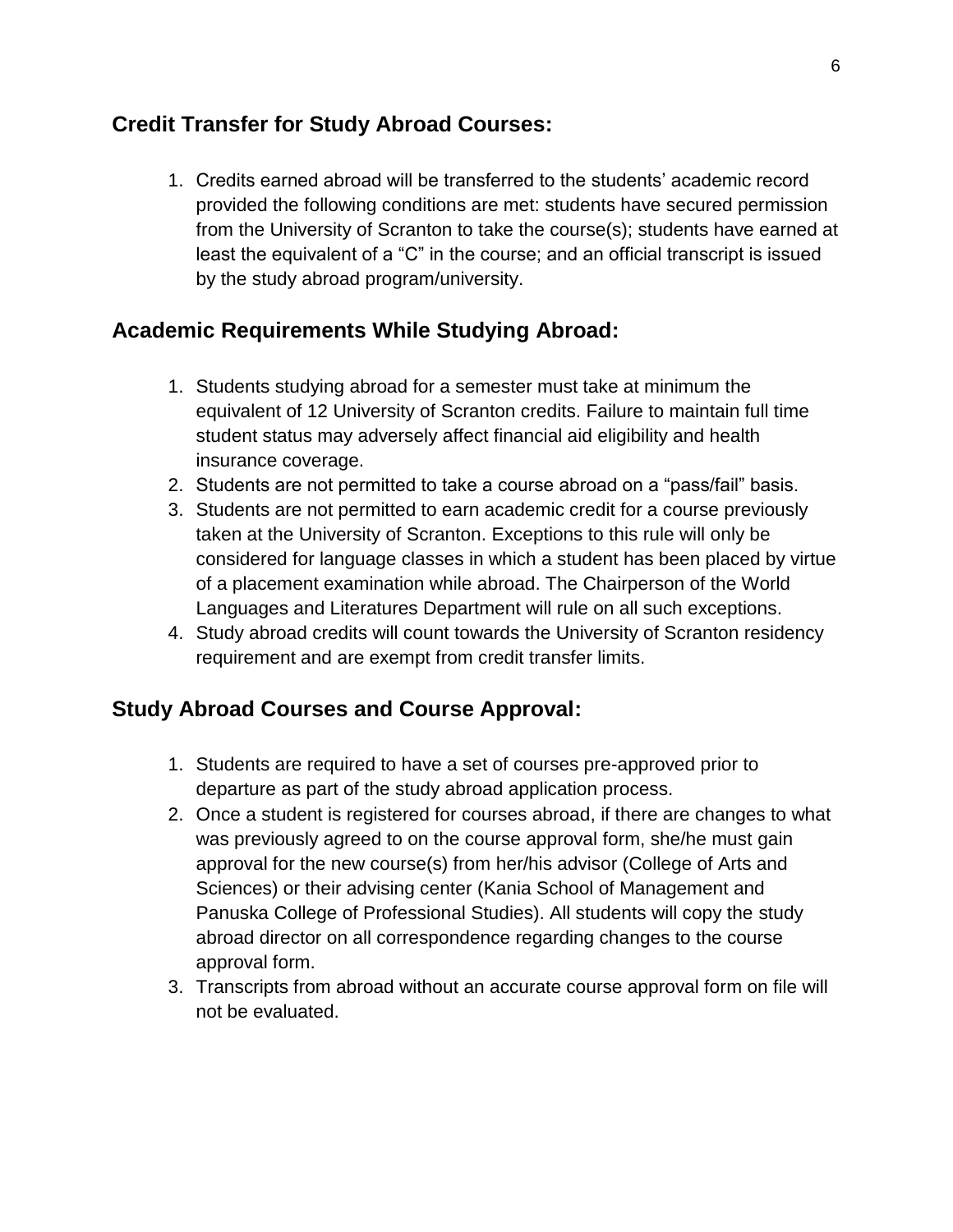# **Standards of Conduct While Studying Abroad:**

- 1. University students studying abroad are subject to the laws of the country in which they are studying and the conduct and academic codes of the host institutions.
- 2. While studying abroad, a student is concurrently enrolled as a student at the University of Scranton and is subject to all University of Scranton conduct and academic integrity standards.
- 3. Misconduct of any kind by a student studying abroad will be referred to the International Programs and Services Office and/or the University Judicial System for review and appropriate action. Serious misconduct may lead to the expulsion of a student from a study abroad program, expulsion from the country and suspension or expulsion from the University of Scranton.

# **Study Abroad Costs: Billing/Invoicing:**

- 1. All students (regular study abroad and faculty led study abroad programs) will be assessed a \$75.00, non-refundable study abroad application fee.
- 2. Students studying abroad for a semester or academic year will be charged the prevailing tuition rate at the University of Scranton for the term(s) abroad, the standard per semester student fee and the non-refundable application fee of \$125.00. The University of Scranton will, to the greatest extent possible, invoice the student for room, board and administrative fees associated with an approved study abroad program.
- 3. Students participating in a University of Scranton faculty led study abroad program will be charged for only one credit of a three credit class but they are responsible for all other costs associated with the faculty led study abroad trip.
- 4. For, non-University of Scranton intersession and summer programs, students will be invoiced by the University of Scranton for the costs of the program. In addition to the program costs, a non-refundable application fee of \$125.00 will additionally be billed by the University of Scranton.
- 5. Unless otherwise stated, students will be responsible for securing their airfare to their study destination.
- 6. Unless otherwise stated, students will be responsible for securing a student visa, if required, for their study destination.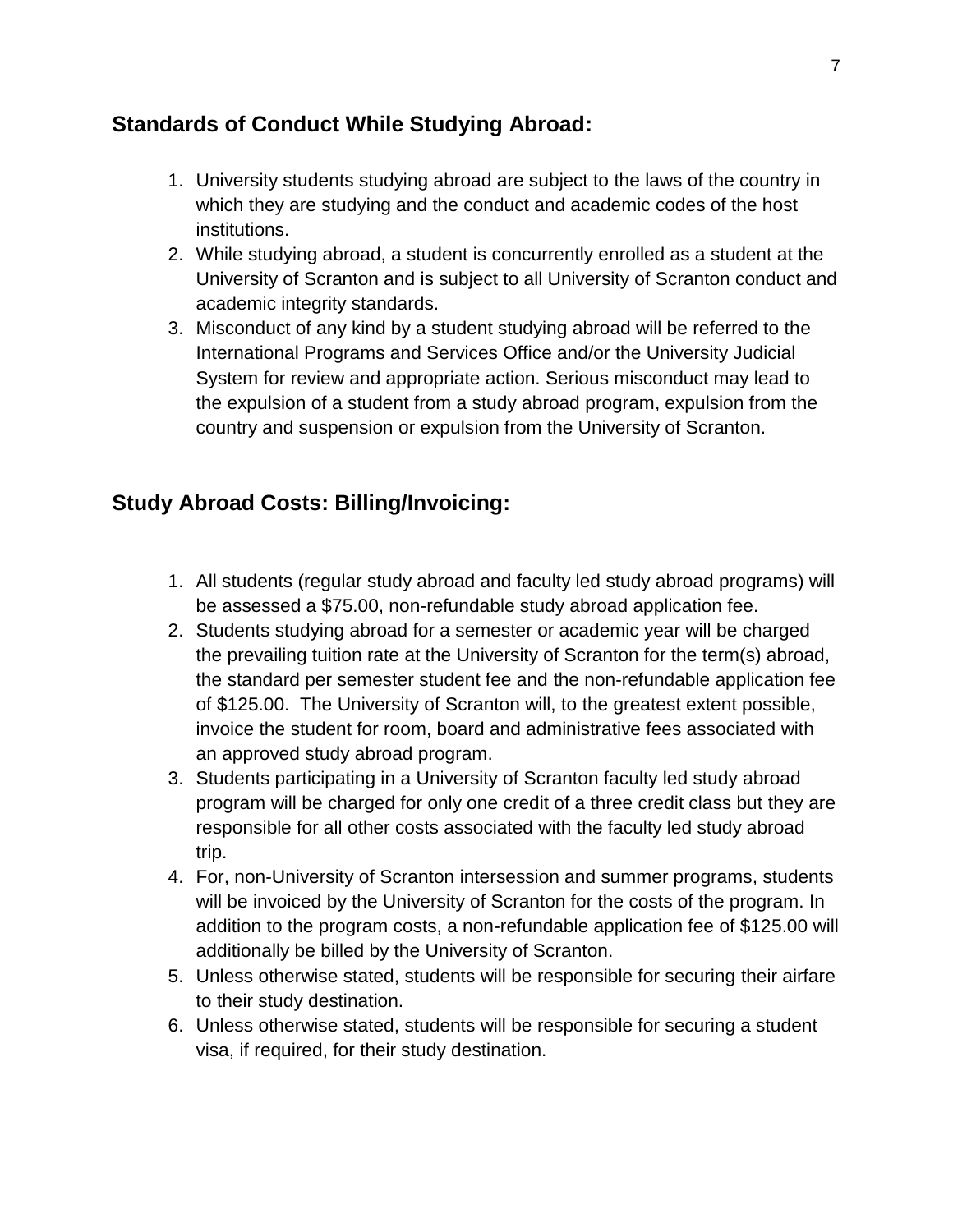# **Financial Aid/Scholarship and Studying Abroad:**

- 1. Students studying abroad for a semester or academic year may apply all forms of financial aid/scholarship toward their term(s) abroad. How the award(s) is applied is determined by the Financial Aid office.
- 2. Students who receive Presidential Scholarships from the University of Scranton, may apply the scholarship to the tuition portion of University of Scranton faculty led study abroad programs.
- 3. Students receiving tuition remission at the University of Scranton are able to apply that benefit to the tuition portion of a University of Scranton Faculty Led Study Abroad course.
- 4. Students receiving tuition remission at the University of Scranton will be able to use that benefit to study at one of our exchange agreement partners only. This benefit will be further restricted based on the availability of seats with non-tuition remission students being given priority.

# **Withdrawing From a Study Abroad Program:**

1. If a student chooses to withdraw her/his participation after matriculation in a study abroad program, the student must notify the study abroad office in writing immediately upon withdrawal.

# **Upon Withdrawal:**

- 1. Students participating in a University of Scranton exchange program will incur non-recoverable costs assessed by the host university (abroad). These costs may include room, board and/or administrative charges.
- 2. Students participating in a regular semester study abroad program will incur non-recoverable costs assessed by the host university and/or study abroad program. These costs may include room, board and/or administrative charges. Additionally, a portion of the tuition for the semester might be considered a non-recoverable cost.
- 3. If a student withdraws from a semester study abroad program in time to return to the University of Scranton prior to the end of the term add period, they may enroll at the University. Tuition already paid will be applied to their studies at the University, less the non-recoverable fees.
- 4. If the student withdraws after the normal add period at the University, they will normally not be able to enroll in classes at the University for that term. In such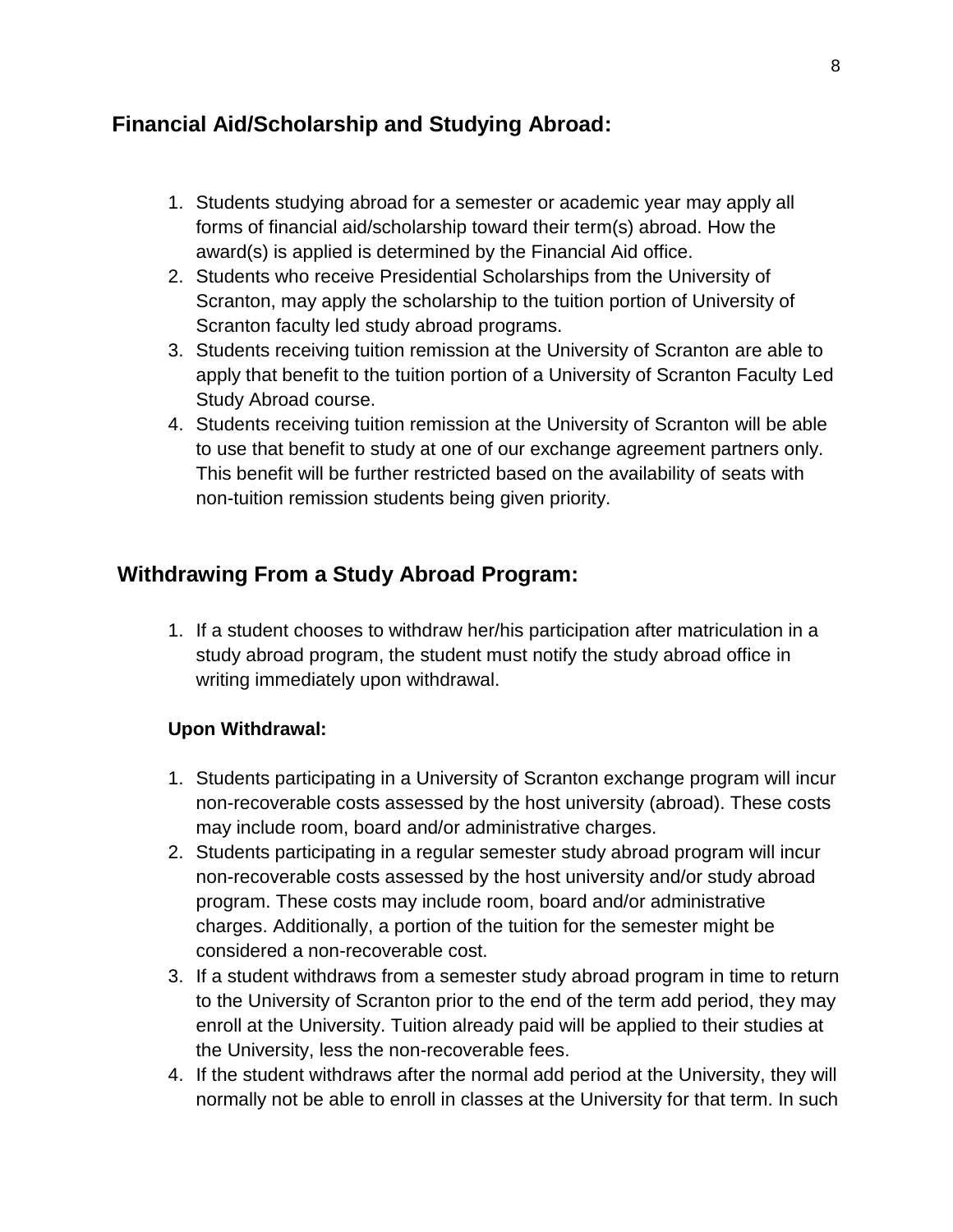a case, refunds for tuition will follow the normal refund schedule at the University. Additionally, the student must apply for an official leave from the University.

# **Study Abroad Risk Management Guidelines:**

#### 1. **Pre-departure**

The University of Scranton, at its discretion, may cancel or suspend study programs because of real or potential safety, security or health risks to the participant. Decisions to cancel or suspend study programs will be based on Travel Warnings issued by the United States State Department, information from The Center for Disease Control, the Overseas Security Advisory Council and other relevant organizations.

#### 2. **In-Country**

In the case of an immediate threat to student health, safety, or welfare, the University has discretion to suspend a program and begin evacuation proceedings immediately.

#### 3. **University of Scranton Exchange program**

In the event a University of Scranton Exchange program is canceled, the University will work diligently with the student to facilitate normal academic progress and will refund recoverable costs to the student. The recoverable costs refunded to the student will be determined with the following factors in mind:

- a. If the student is able to complete required coursework for the term; no tuition will be refunded. If the student is not able to complete the required coursework for the term, the University will work with the student to develop a class schedule for that term at the University of Scranton. Normally, return to the University will be allowed only within the normal add period. Tuition already paid will be applied to the current term at the University.
- b. If the student is not able to complete the required coursework for the term and the normal add period at the University of Scranton has passed, the University will refund the tuition amount paid by the student, less non- recoverable costs.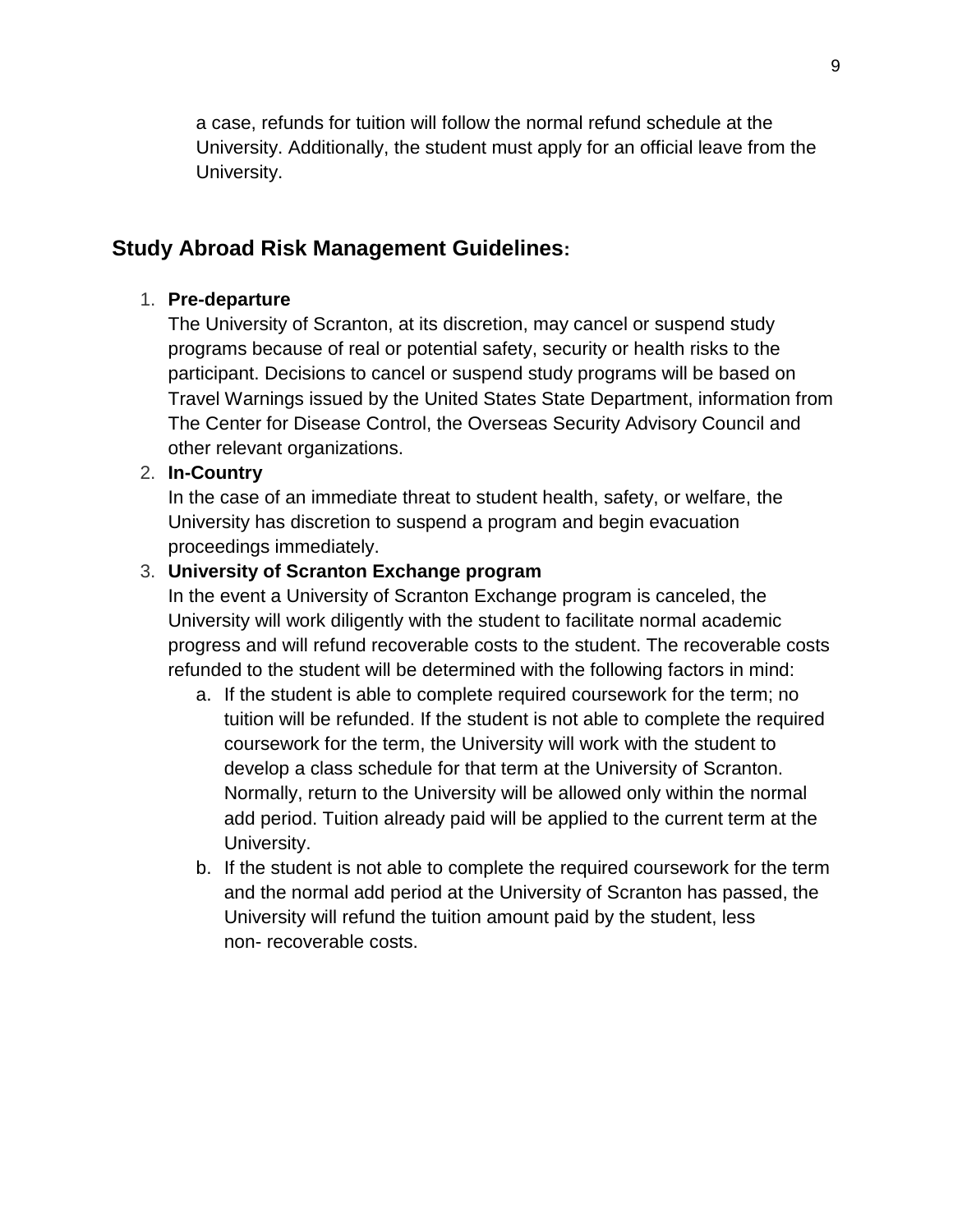# **Study Abroad Application Procedures:**

- 1. In planning to study abroad, a student should first consult with their academic advisor and determine the best semester for them to travel abroad and the best schools for their majors if they plan on taking courses to fulfill their major requirements.
- 2. Early in the process they should come to the study abroad office to insure their eligibility and to further explore and discern the best programs for them.
- 3. Once a program has been chosen, they will receive an access pin to begin the University of Scranton application.
- 4. Before applying they should insure the agreement of two faculty members to act as recommenders on the application.
- 5. All directions should be read carefully on the application.
- 6. The student is also responsible to complete the host university's or third party provider's application procedures.

*When students request their online transcripts, they should be sure to request them to be sent to themselves. That way they can send out copies of their transcripts to as many parties as necessary (the University of Scranton and the university abroad) throughout their application process.*

# **Credit Transfer Procedures for Study Abroad Courses:**

- 1. It is the students' responsibility to request that an official transcript is sent to the University of Scranton.
- 2. Transcripts from abroad should be sent to:

University of Scranton International Programs and Services Office Attn.: Senior Advisor for Study Abroad 800 Linden Street Scranton, PA., 18510

- 3. The transcript and courses will be evaluated and submitted to the Registrar for posting to the students' official University record.
- 4. Grades earned abroad are not used in the calculation of a student's University of Scranton GPA nor are the grades listed on the official University of Scranton transcript.
- 5. Students will fulfill one Cultural Diversity course requirement if studying abroad for one semester. Two requirements may be filled if studying abroad for two semesters.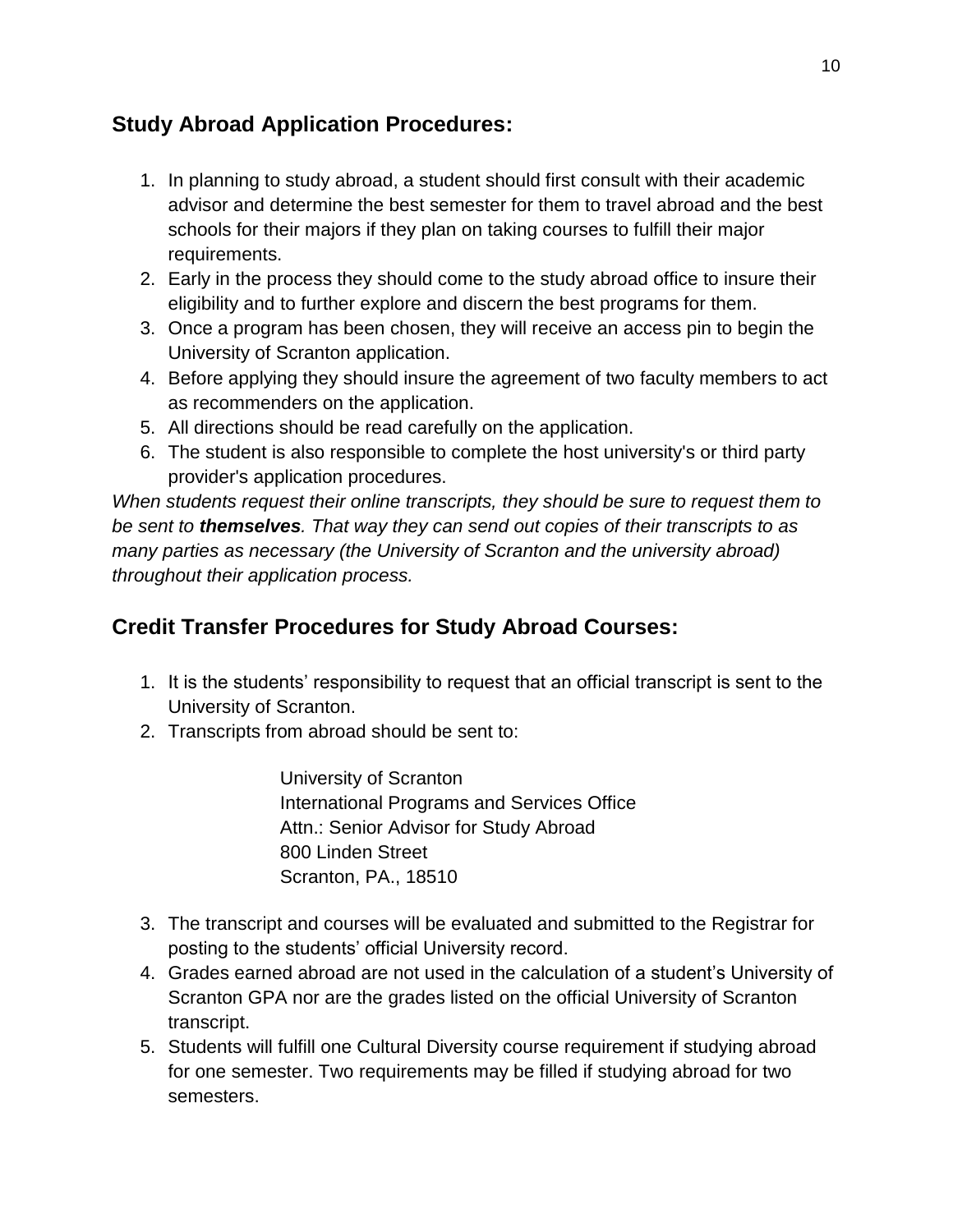# **Study Abroad Course Approval Procedures:**

- 1. The student will complete a Course Approval Form and submit the form to her/his advisor. The advisor will determine the suitability of the students' proposed coursework for her/his degree program.
- 2. The Chair of the Department must approve all major required courses.
- 3. The Associate Dean of the College of Arts and Sciences will approve all General Education courses.
- 4. The Chair of World Languages and Cultures must approve all language courses.
- 5. Students who are enrolled in Programs of Excellence (Honors, SJLA and/or Business Leadership) and/or Pre-Medical programs are required to have the director of their program(s) approve their course(s).
- 6. Students may take courses not offered at the University of Scranton while abroad. Such courses may only be used in elective areas unless approval for course substitution has been granted.
- 7. Courses taken abroad which have credit value of greater than 3 semester hours will fulfill a 3 semester hour requirement and the remaining credits will be applied to an elective area(s) if available.
- 8. Students planning to take second major or minor(s) requirements while abroad are required to seek approval from the chairperson of the department.

# **Studying Abroad and University of Scranton Housing:**

- 1. Students who study abroad during the fall semester and return to University housing for the spring semester will receive a \$1,000.00 discount on their spring semester housing.
- 2. Students who are studying abroad for a fall semester and are returning to campus for the spring semester should contact Residence Life office to inform them they want housing upon their return. Room selection for study abroad students is usually completed by mid-December.
- 3. Students who study abroad during the fall semester and are returning to campus for intersession must contact Residence Life to let them know they want housing upon their return. Room selection for study abroad students is usually completed by mid-December.
- 4. Student who study abroad during the spring semester and will return to University housing for the fall semester will participate in the housing lottery process from their study site. Students should also contact Residence Life.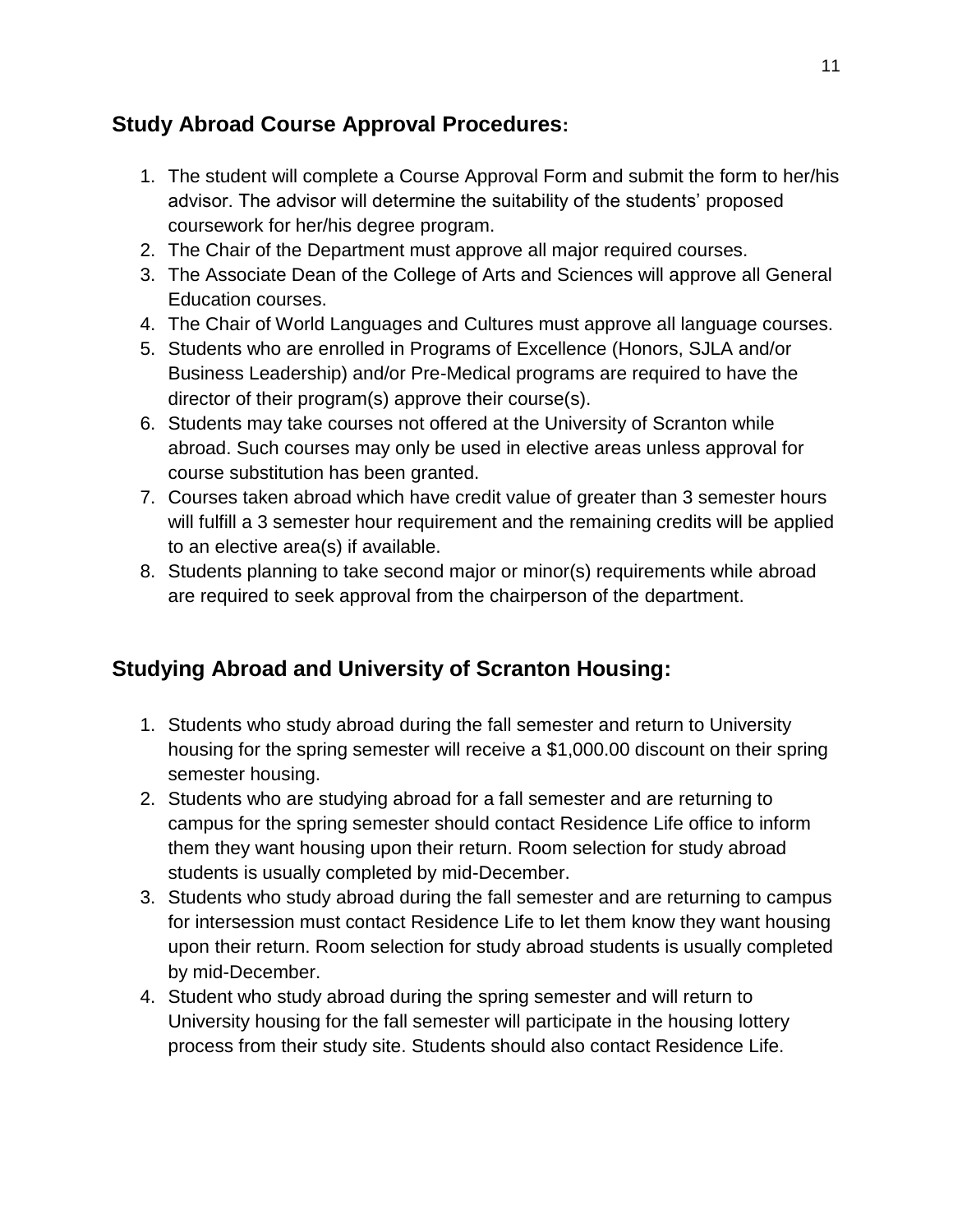# **Health, Safety, and Security:**

One of the chief concerns students have as they begin looking into studying abroad has to do with safety and security beyond the borders of the United States. While no one can guarantee the safety of students in any location (the United States or any other country) or eliminate all risks from traveling and studying abroad, the University of Scranton is committed to taking all reasonable steps to ensure that students are not placed in locations or situations that expose them to undue risk.

To that end, the University of Scranton carefully monitors the U.S. State Department travel warnings and public announcements and communicates regularly with our overseas partners about safety and security concerns or issues. Further, the University of Scranton carefully monitors recommendations made by the Center for Disease Control regarding health concerns worldwide. In addition to monitoring security, safety and health issues and concerns worldwide, the University of Scranton provides students with comprehensive insurance coverage and instruction on staying safe and healthy while abroad.

Mitigating safety, security and health risks abroad is a partnership between the University of Scranton and students and their families. The University of Scranton cannot control all of the daily personal decisions, choices and activities that students make while abroad and cannot prevent students from engaging in illegal, dangerous or unwise activities, but students can.

#### **Participants should:**

- 1. Assume responsibility for all the elements necessary for their personal preparation for the program and participate fully in orientations.
- 2. Read and carefully consider all materials issued by the sponsor that relate to safety, health, legal, environmental, political, cultural, and religious conditions in the host country(ies).
- 3. Conduct their own research on the country(ies) they plan to visit with particular emphasis on health and safety concerns, as well as the social, cultural, and political situations.
- 4. Consider their physical and mental health, and other personal circumstances when applying for or accepting a place in a program, and make available to the sponsor accurate and complete physical and mental health information and any other personal data that is necessary in planning for a safe and healthy study abroad experience.
- 5. Abide by any conditions imposed by our insurance provider.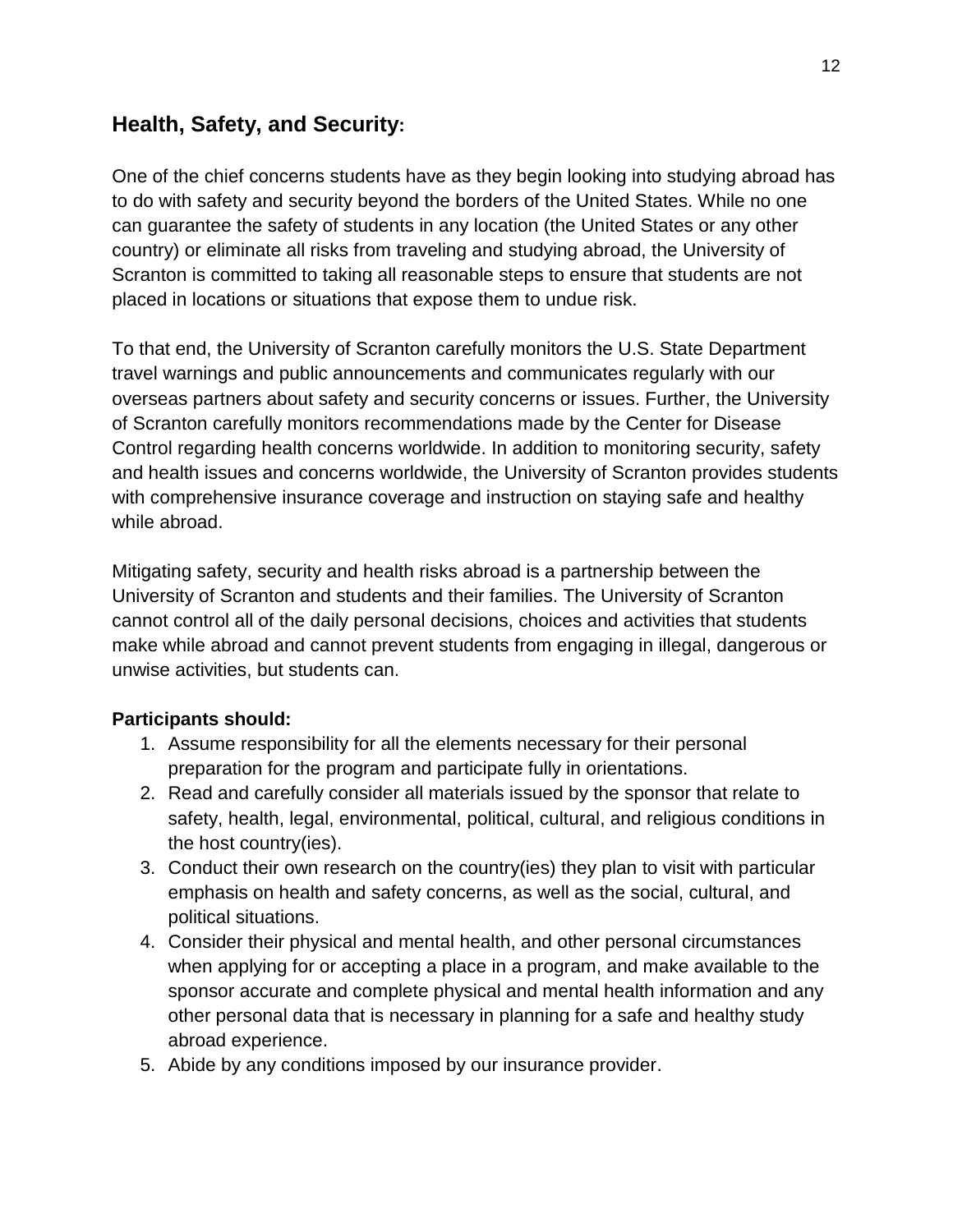- 6. Inform parents/guardians/families and any others who may need to know about their participation in the study abroad program, provide them with emergency contact information, and keep them informed of their whereabouts and activities.
- 7. Understand and comply with the terms of participation, codes of conduct, and emergency procedures of the program.
- 8. Be aware of local conditions and customs that may present health or safety risks when making daily choices and decisions. Promptly express any health or safety concerns to the program staff or other appropriate individuals before and/or during the program.
- 9. Accept responsibility for their own decisions and actions.
- 10.Obey host-country laws.
- 11.Behave in a manner that is respectful of the rights and well-being of others, and encourage others to behave in a similar manner.
- 12.Avoid illegal drugs and excessive or irresponsible consumption of alcohol.
- 13.Follow the program policies for keeping program staff informed of their whereabouts and well-being.
- 14.Become familiar with the procedures for obtaining emergency health and legal system services in the host county.

### **Parents/guardians/families should:**

- 1. Be informed about and involved in the decision of the participant to enroll in a particular program.
- 2. Obtain and carefully evaluate participant program materials, as well as related health, safety, and security information.
- 3. Discuss with the participant any of his/her travel plans and activities that may be independent of the study abroad program.
- 4. Engage the participant in a thorough discussion of safety and behavior issues, insurance needs, and emergency procedures related to living abroad.
- 5. Be responsive to requests from the program sponsor for information regarding the participant.
- 6. Keep in touch with the participant.
- 7. Be aware that the participant rather than the program may most appropriately provide some information.

# **The University should:**

1. Will conduct periodic assessments of health and safety conditions for our programs, and develop and maintain emergency preparedness processes and a crisis response plan.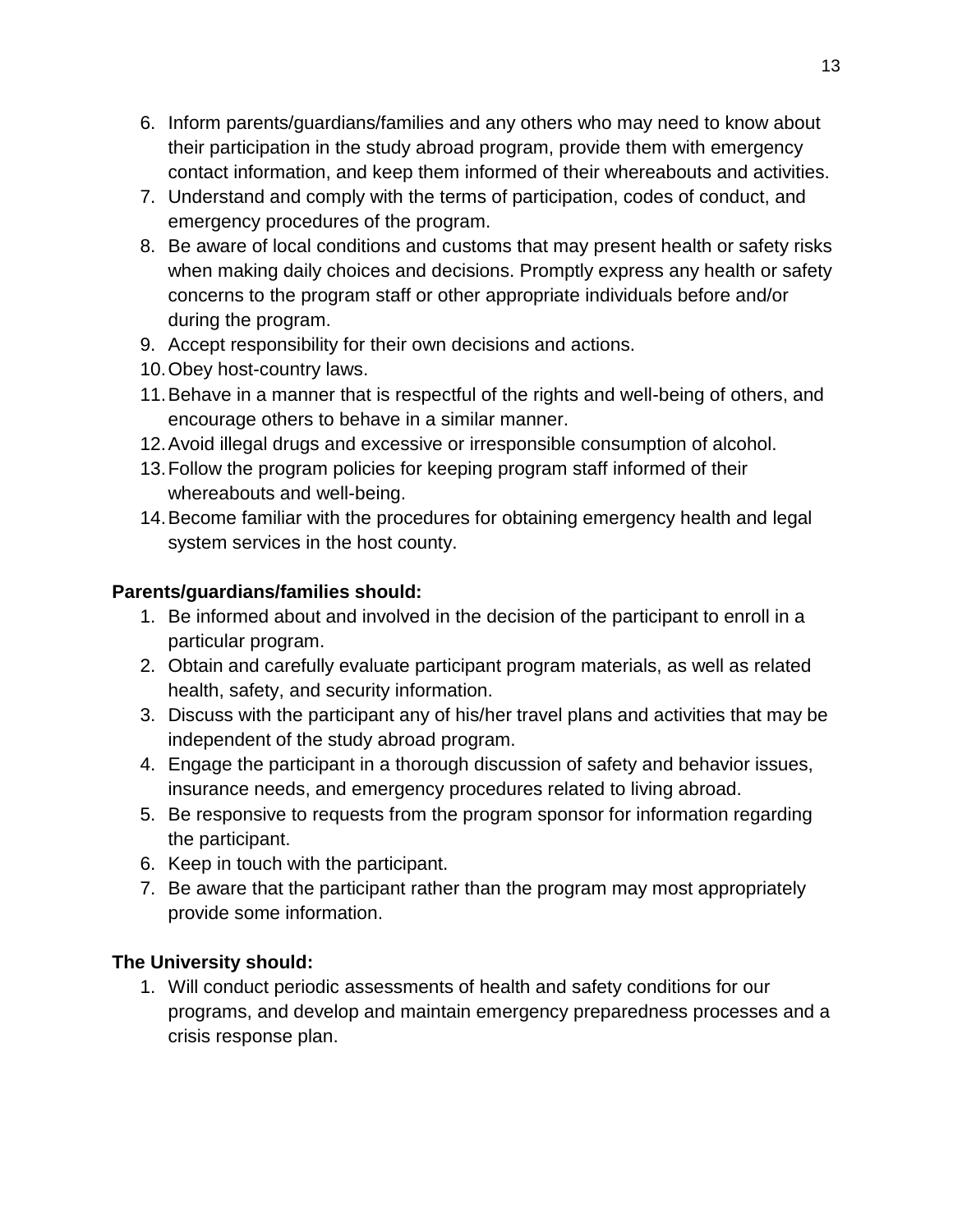- 2. Provide health and safety information for prospective participants so that they and their parents/guardians/families can make informed decisions concerning preparation, participation, and behavior while on the program.
- 3. Provide information concerning aspects of home campus services and conditions that cannot be replicated at overseas locations.
- 4. Provide orientation to participants prior to the program and as needed on site, which includes information on safety, health, legal, environmental, political, cultural, and religious conditions in the host country. In addition to dealing with health and safety issues, the orientation will address potential health and safety risks, and appropriate emergency response measures.
- 5. Consider health and safety issues in evaluating the appropriateness of an individual's participation in a study abroad program.
- 6. Enroll all participants in a comprehensive health and emergency evacuation insurance plan.
- 7. Conduct inquiries regarding the potential health, safety, and security risks of the local environment of the program, including program-sponsored accommodation, events, excursions, and other activities, prior to the program. Monitor possible changes in country conditions. Provide information about changes, and advise participants and their parents/guardians/families as needed.
- 8. Provide information for participants and their parents/guardians/families regarding when and where the sponsor's responsibility ends and the range of aspects of participants' overseas experiences that are beyond the sponsor's control.

# **Frequently Asked Questions:**

- **Q**: **What is the earliest semester I can study abroad?**
- A: The earliest you can study abroad for a semester is the second semester of your sophomore year. Note that some study abroad programs do require that you are in your junior year.

# **Q: Will I graduate on time if I study abroad?**

A: There is no reason that you should not graduate on time if you have your courses approved and pass those courses abroad. This assumes that you have engaged in careful academic planning - figuring out which courses you need to take at the University of Scranton prior to and after studying abroad.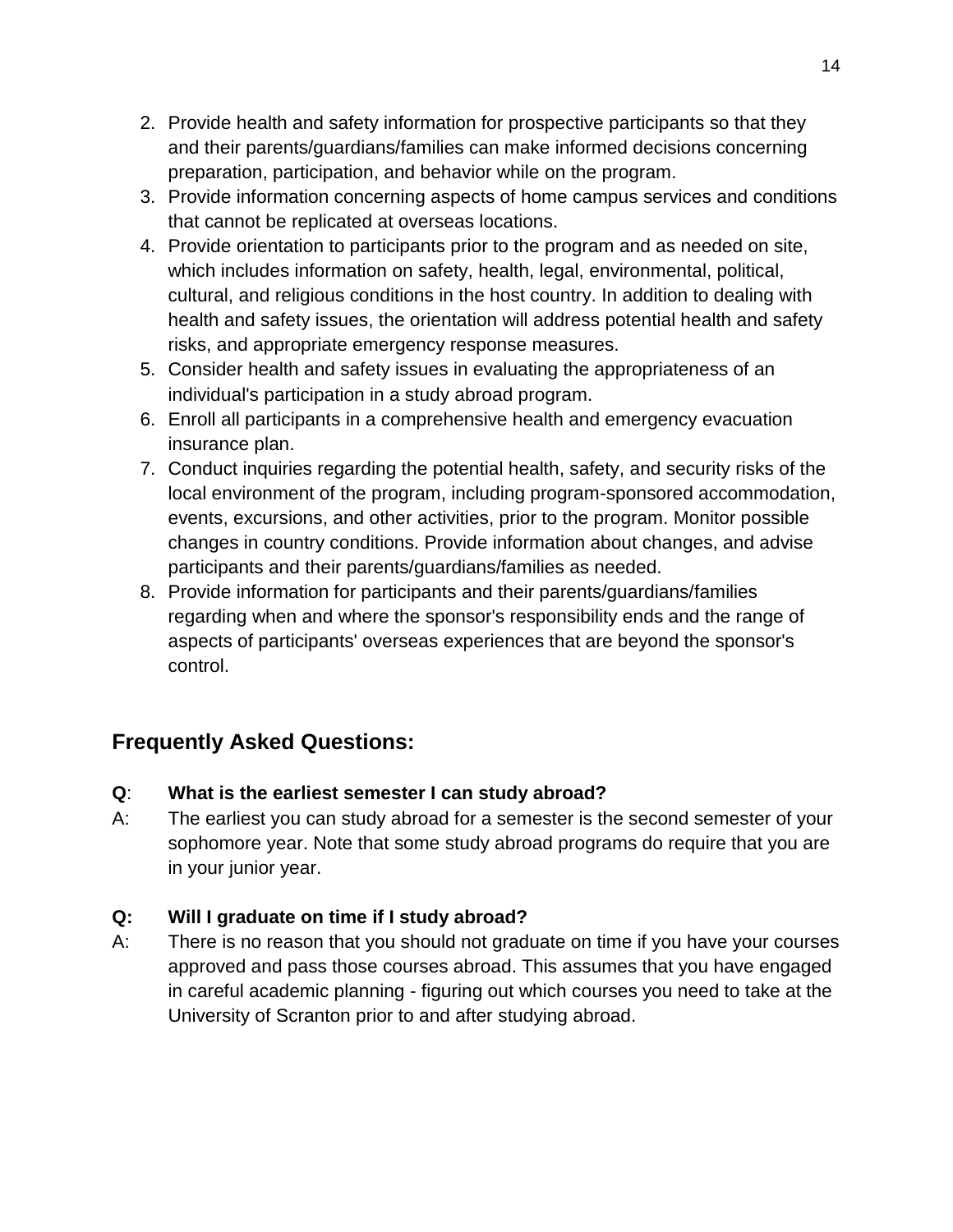- **Q: Will the classes I take abroad transfer back to the University of Scranton?**
- A: As long as the classes you take abroad have been approved and you pass them with at least the equivalent of a "C", the credits earned will transfer.

# **Q: When can I study abroad?**

A: You may study abroad during the spring of your sophomore year, fall or spring of your junior year, fall semester of your senior year or during summer and January session.

# **Q: Do I need to speak another language in order to study abroad?**

A: No, you do not need to speak another language in order to study abroad. There are many study abroad sites in non-English speaking countries that teach their courses in English. There are some destinations that do require you to speak the host country language.

# **Q: What grade-point average do I need in order to study abroad?**

A: You generally (It is recommended) need at least a 3.0 GPA in order to study abroad.

# **Q: Will the grades I earn abroad be calculated into my GPA?**

A: The only grades earned abroad that are used in calculating your GPA are courses led and taught by University of Scranton faculty members. All other study abroad program grades are not factored into your GPA.

# **Q: Can Pre-Med students study abroad?**

A: Pre-Med, Pre-Vet and Pre-Dental students may study abroad. Requirements such as MCAT's and specific course requirements make it imperative that you meet and consult with the Pre-Med Advisor (Dr. Mary Engel) as early on in your career at the University as possible.

# **Q: Can Honors, SJLA or Business Leadership students study abroad?**

A: Students who are SJLA, Honors and Business Leadership routinely study abroad. It is imperative that you consult with the director of your program as soon as possible to determine how to schedule your program specific courses at the University and to plan which courses to take abroad.

# **Q: Can Nursing students study abroad?**

A: Nursing students who wish to study abroad for a semester may do so only during the second semester of their sophomore year. It is critically important that Nursing students meet with their advisor during their freshman year to plan their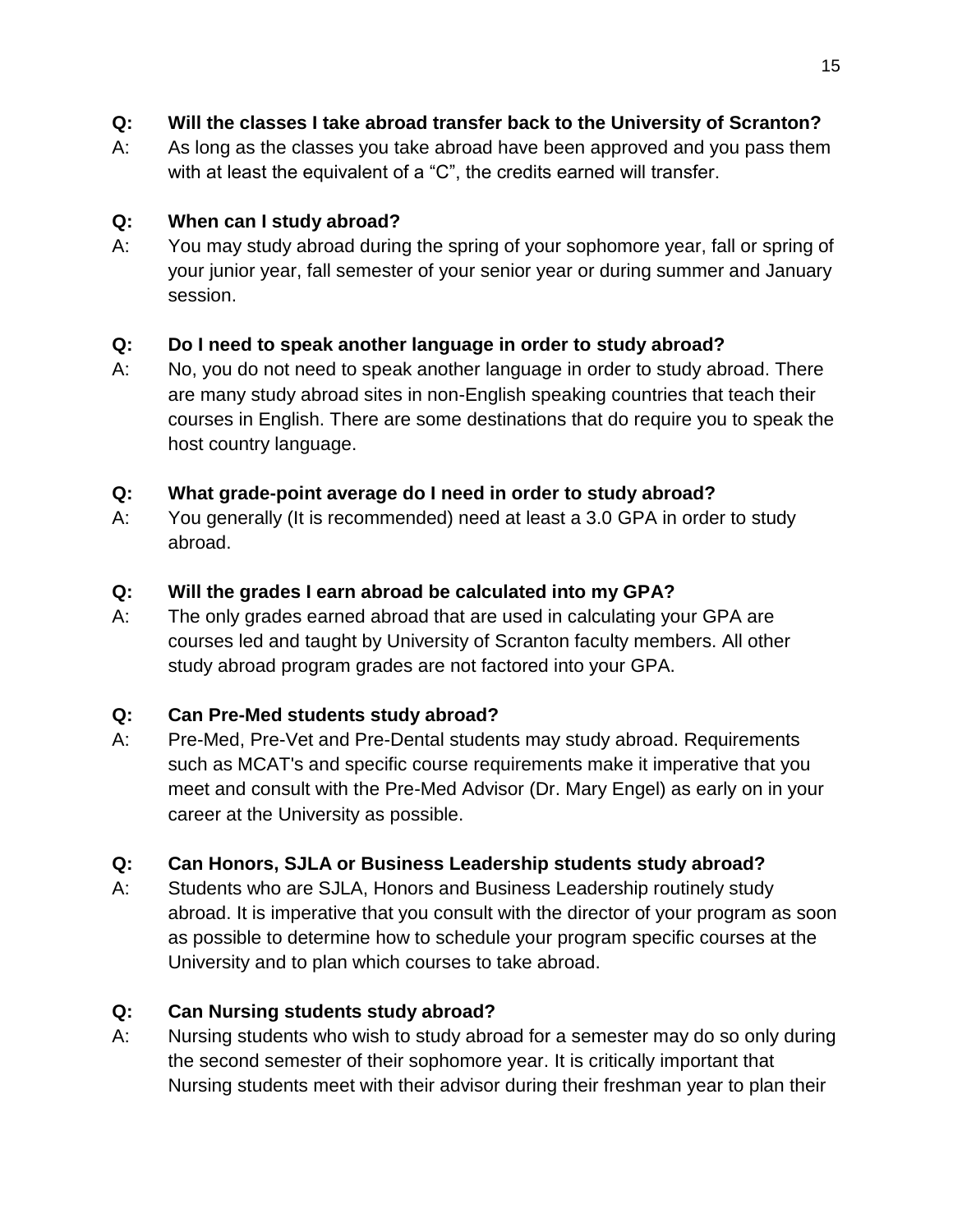Nursing coursework prior to and upon return from studying abroad. The Nursing Department has devised a very specific schedule for Nursing students studying abroad for the semester. If you are a Nursing student who wishes to study abroad during a summer or intersession, then the planning is not quite so critical.

#### **Q: Can I study abroad if I am a transfer student?**

A: You may study abroad if you have completed at least 60 credits with at least 15 credits in residence at the University of Scranton.

# **Q: How long can I study abroad?**

A: You may study abroad for as long as an academic year or as short as two weeks on a University of Scranton faculty led study abroad program. Most students tend to study abroad for one semester.

# **Q: How much does it cost to study abroad?**

A: When calculating the costs of studying abroad, there are a number of factors to consider. You will be paying for tuition, room, board, travel, books, personal expenses etc.: much as you would here at the University of Scranton. If you study abroad for a semester or an academic year, your tuition will be the same as it is here at the University of Scranton. When you study abroad during any session, you will pay the tuition charged by the study abroad program and a \$125 application fee to the University of Scranton.

*The costs of living and traveling will vary depending on where you are planning to go. Generally speaking, room and board costs are not any more than they are here at the University of Scranton.*

# **Q: Can I use my financial aid and scholarships when I study abroad?**

A: Yes, you may use your financial aid and scholarship for studying abroad as long as you study abroad during the academic year – a fall or spring semester. If you are a Presidential scholar, you may also use your scholarship for University of Scranton faculty led study abroad programs during the intersession and/or summer session. If you have more specific questions regarding financial aid and studying abroad please contact the Financial Aid Office.

# **Q: When do you apply for studying abroad?**

A: You complete applications to study abroad at the being of the semester prior to studying abroad. Generally speaking, the application deadline for spring semester and intersession abroad is October 15th and the application deadline for the summer session, fall semester or academic year abroad is April 15th. You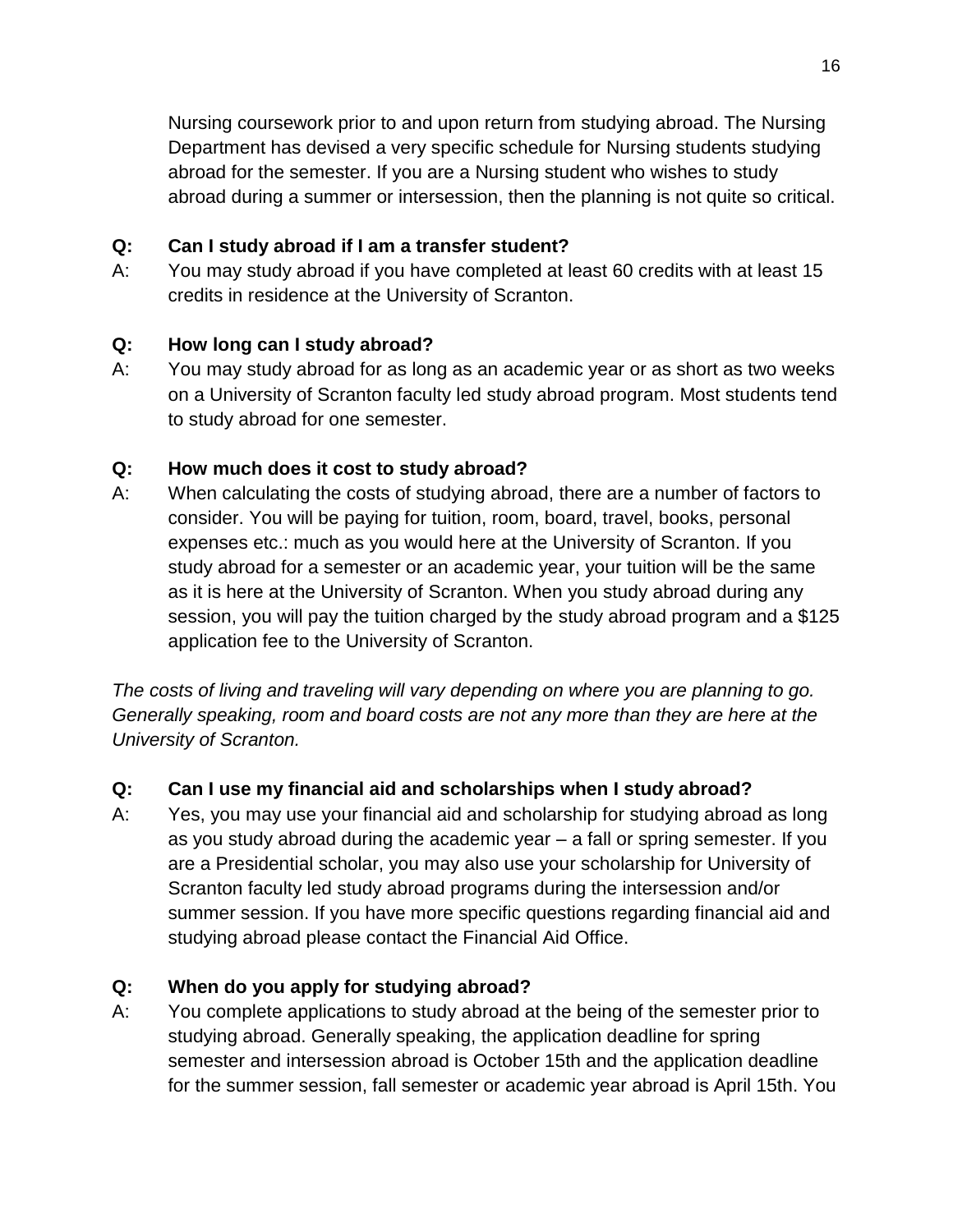will complete two applications: one for the University of Scranton and one for the university or program abroad.

# **Q: Do I need a passport or visa to study abroad?**

A: You will need a current passport in order to study abroad, regardless of destination. You will need to make sure that your passport is valid for your time abroad and extending several months after you return. In some instances you will also be required to secure a student visa which gives you permission to have an extended stay in your host country. Visa requirements vary from country to country.

# **Q: Will I need to have immunizations or vaccinations in order to study abroad?**

A: There are some study abroad destinations that require you have certain vaccinations or immunizations. The International Programs and Services Office recommends that you review the travel medicine recommendations on the Center for Disease Control (CDC) website: https://wwwnc.cdc.gov/travel/

# **Q: Can I drive while I am studying abroad?**

A: As long as you have proper documentation and insurance, you may drive while you are abroad. The University of Scranton however, recommends that you use public transportation rather than renting or purchasing a car.

# **Q: Can students study in more than one country?**

A: Students can and have studied abroad in more than one country. While it is not all that common, some students will study in two different countries over two different semesters to develop specific linguistic abilities. It is important to begin planning such an experience as soon as possible.

# **Q: How many credits can I earn while studying abroad?**

A: You are required to take a minimum of 12 credits for a semester abroad and 3 credits for an intersession or summer session abroad. Some study abroad programs allow students to take as many as 18 credits. On average, University of Scranton students take 15 credits during the course of a semester abroad.

# **Q: Can all majors study abroad?**

A: Students from all majors may study abroad. To a certain extent, your major will determine how long and where you can study abroad. Some majors, such as Occupational Therapy, can only study abroad during the summer or intersession.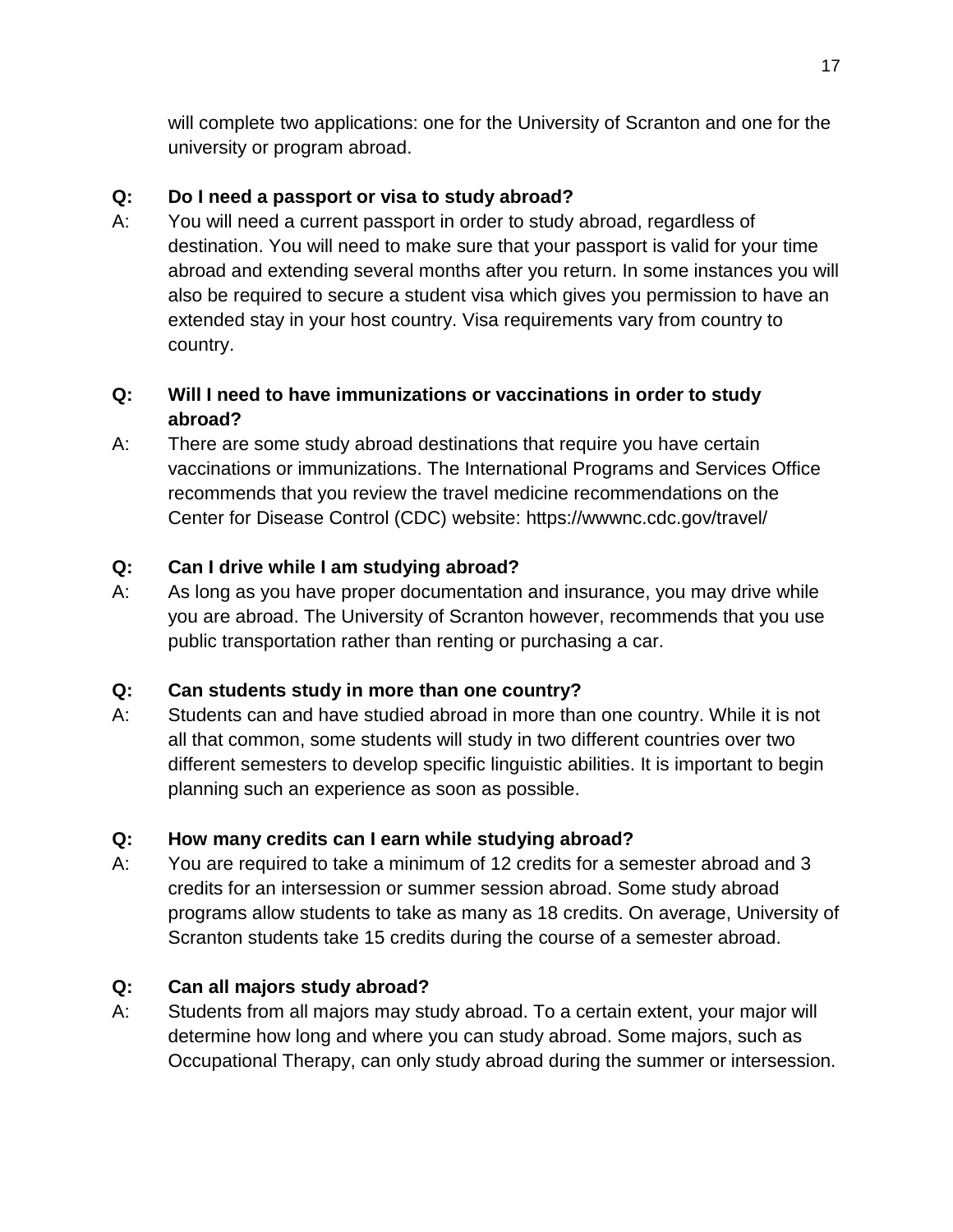If your major is highly structured you might find that you are limited to studying in countries that offer courses in your major in order to stay on track to graduate.

### **Q: What happens if I get sick abroad?**

A: All students are enrolled in a health insurance plan prior to departing the United States. The health insurance policy grants access to a network of physicians and health care professionals as well as clinics and hospitals at your study abroad destination. In the event you require emergency medical evacuation, the insurance plan covers the evacuation.

### **Q: Where do I live when I study abroad?**

A: Your residence abroad will depend on where you are studying. Some students reside with families and other live in residence halls or student apartments.

### **Q: What kinds of classes can I take abroad?**

A: The classes you wind up taking abroad is determined in part by your major and your academic planning. For the most part, students take courses that count as electives and are not taught at the University of Scranton. Students may also take courses in their major.

#### **Q: Can I work while I am studying abroad?**

A: In most study abroad destinations it will be illegal for you to work without a permit. The University of Scranton does not recommend that you work while abroad. If you are working illegally, the penalties of being caught can be stiff; it isn't worth the risk.

#### **Q: Can I receive Writing Intensive Credit for a course abroad?**

A: While not a common practice, it is in theory possible. The Associate Dean of the College of Arts and Sciences will determine whether or not a course will receive Writing Intensive Credit.

# **Q: Can I receive Cultural Diversity Credit while studying abroad?**

A: If you spend a semester abroad, you will fill one Diversity requirement. If you study abroad for two semesters, you will fill both Diversity requirements.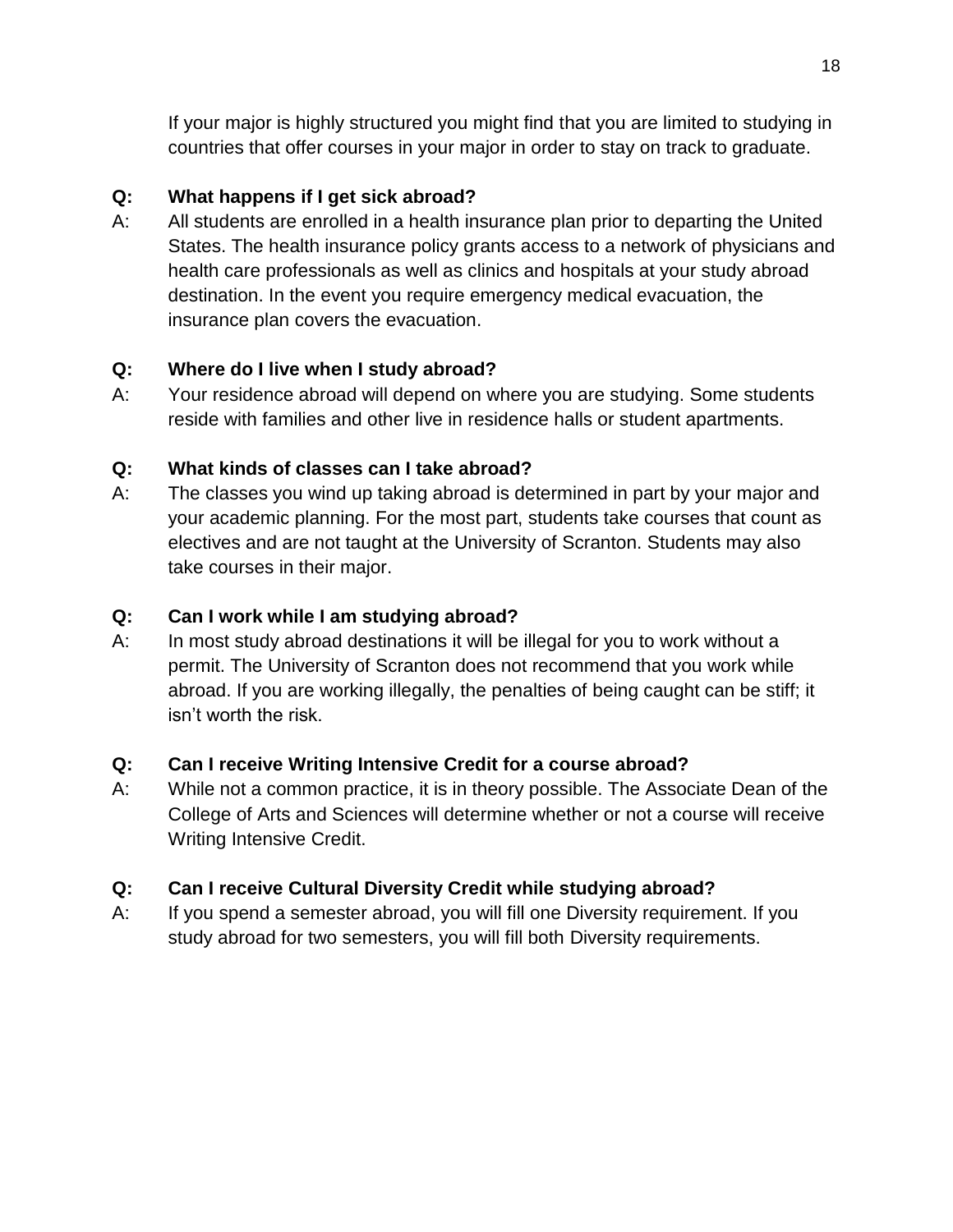# **Information for Parents:**

Congratulations on either becoming a newly minted supporter of students studying abroad or a returning veteran. Your understanding of what your son or daughter is about to experience will not only help your student, but will help you rest easier as well. The following essay (reprinted by permission from CIEE) provides a good Studying abroad will almost certainly be a defining period in your son or daughter's educational experience — a psychological journey that will transform him or her into a global thinker with international perspectives and put him or her a step ahead of the competition in the eyes of prospective employers. In spite of this, you — and your son or daughter — may have a wide range of feelings about the upcoming experience, from excitement at its potential to stress at the idea of being far apart. By understanding each other's feelings and supporting decisions before, during, and after the period of overseas study, you can help maximize this opportunity. Here is some advice on what to expect.

#### **Before Going Abroad**

Before your student leaves, offer your full support. Let him or her know that you will be there throughout the experience if needed, including that you can still be reached from overseas. Time abroad often begins with a honeymoon period during which students are excited to finally be in the setting that they have dreamed of. After facing realities such as unfamiliar university procedures, unexpected difficulty with the local language, commuting woes, and the absence of usual support groups, culture shock can set in. At the same time, the student is away from on-campus medical, psychological and advisory services they may have come to rely on (a major change in university life since we attended college is the degree to which students rely on these resources). Expect to hear some tales of frustration, though your student will likely be experiencing many wonderful things as well, even if you are not the first to hear about them. In most cases he or she won't expect you to solve problems —as much as you may want to—and is just looking for an understanding ear.

#### **While Abroad**

It is by overcoming any difficulties that your son or daughter will quickly rise to a new level of independence, so avoid the temptation to become too involved. Ultimately, this is his or her learning experience.

Also, it's important to remember that study abroad students are not on vacation. Attending class with him or her—or taking your student out of class to sightsee—will interrupt the educational process and immersion experience. If you want to visit, it's best to do so when the program has finished so you can travel together. And it's not usually wise to try to obtain permission for your student to return home early; the end of the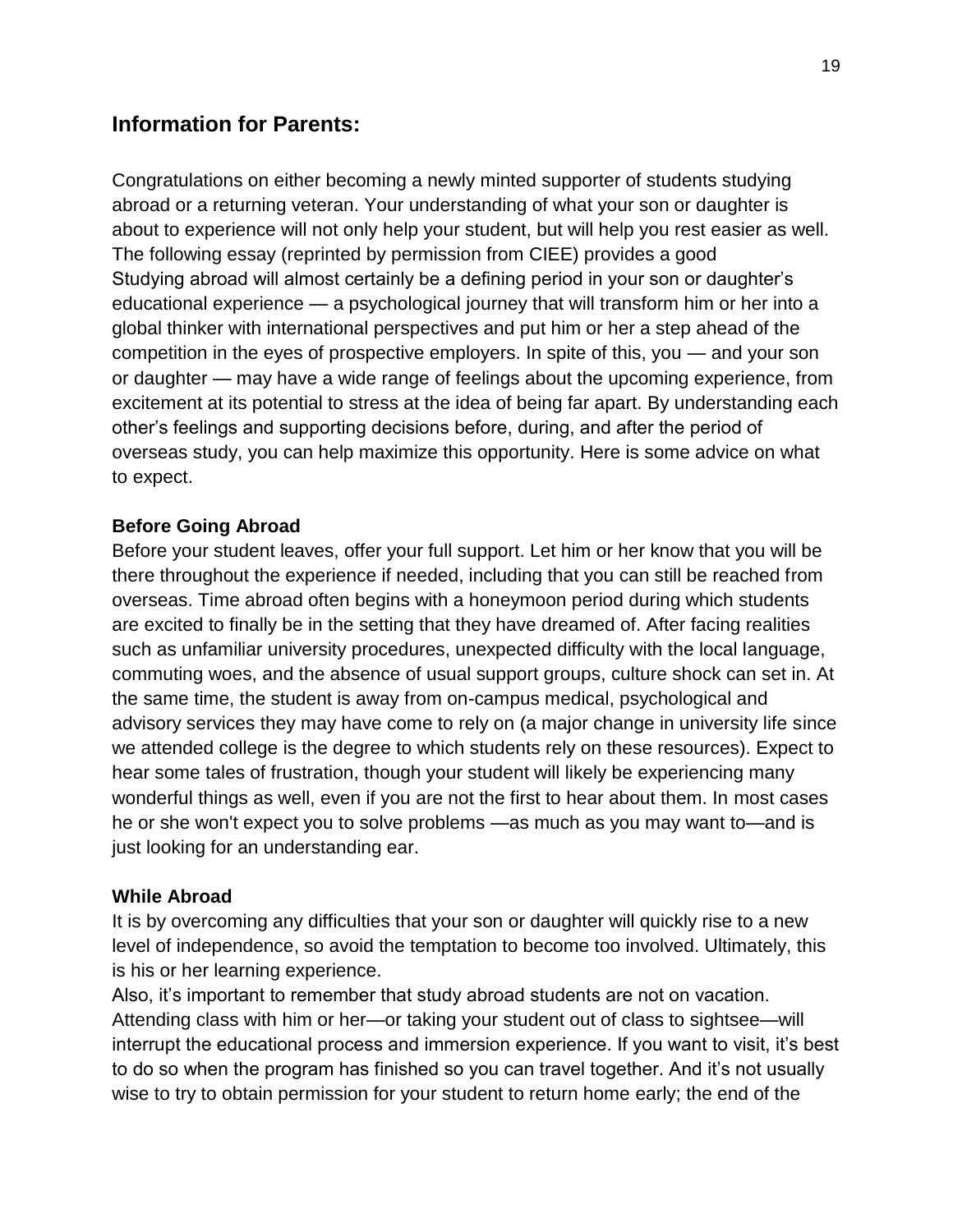semester is the most important part of his or her academic experience. prepare for the transformation

#### **Returning from Abroad**

After living abroad for as long as study abroad students do, they can't help but be changed by the experience. This can take many forms, from new ways of dressing to cravings for different kinds of food to new political perspectives. Don't worry too much: negative feelings usually last for a very short time, while a realistic view of America and its place in the world remains with most students for life.

Be prepared for him or her to experience some degree of reverse culture shock—most do—and need some time to fully readjust to living at home again. In some cases, he or she may even experience a period of depression or longing to return abroad. Once again, your support, interest, and understanding will help your son or daughter during this life-altering experience. Observing and discussing changes like these is an excellent way to share in your son or daughter's international experience, and you will probably want to hear more than most other people, which will be satisfying to your son or daughter. Most study abroad participants report years later that the time they spent overseas was the best part of their college years—and that it changed them for life.

#### **Practical Preparations**

It's a delicate balance: making sure your son or daughter is prepared for his or her time abroad, and letting him or her take the lead at the beginning of this new experience. Here is a list of things that should be resolved before departure, and our suggestions for ways to do so:

- Make sure your student understands what policies apply to him or her while abroad. Ask home schools about credit, enrollment status, financial aid, study abroad-related fees and services the school will provide while abroad. Ask program providers for the terms of participation, which covers issues such as course load, changes to academic programs, grade reporting, fees, and refunds.
- Check that your son or daughter's passport and any required visas are in order. You should also have a valid passport in case of emergency.
- Before departure, your son or daughter should have a general physical and dental exam; women should also have a gynecological checkup. Make sure he or she packs a complete medical record and a typed copy of any vision prescriptions needed. Ask the doctor how best to handle routine prescription medications.
- Decide with your son or daughter how to access money for both everyday financial needs and emergencies. Certain monetary instruments may be preferable in certain destinations, so ask your program provider for more specific recommendations. Generally, it's important to ask your bank how (or if) its ATM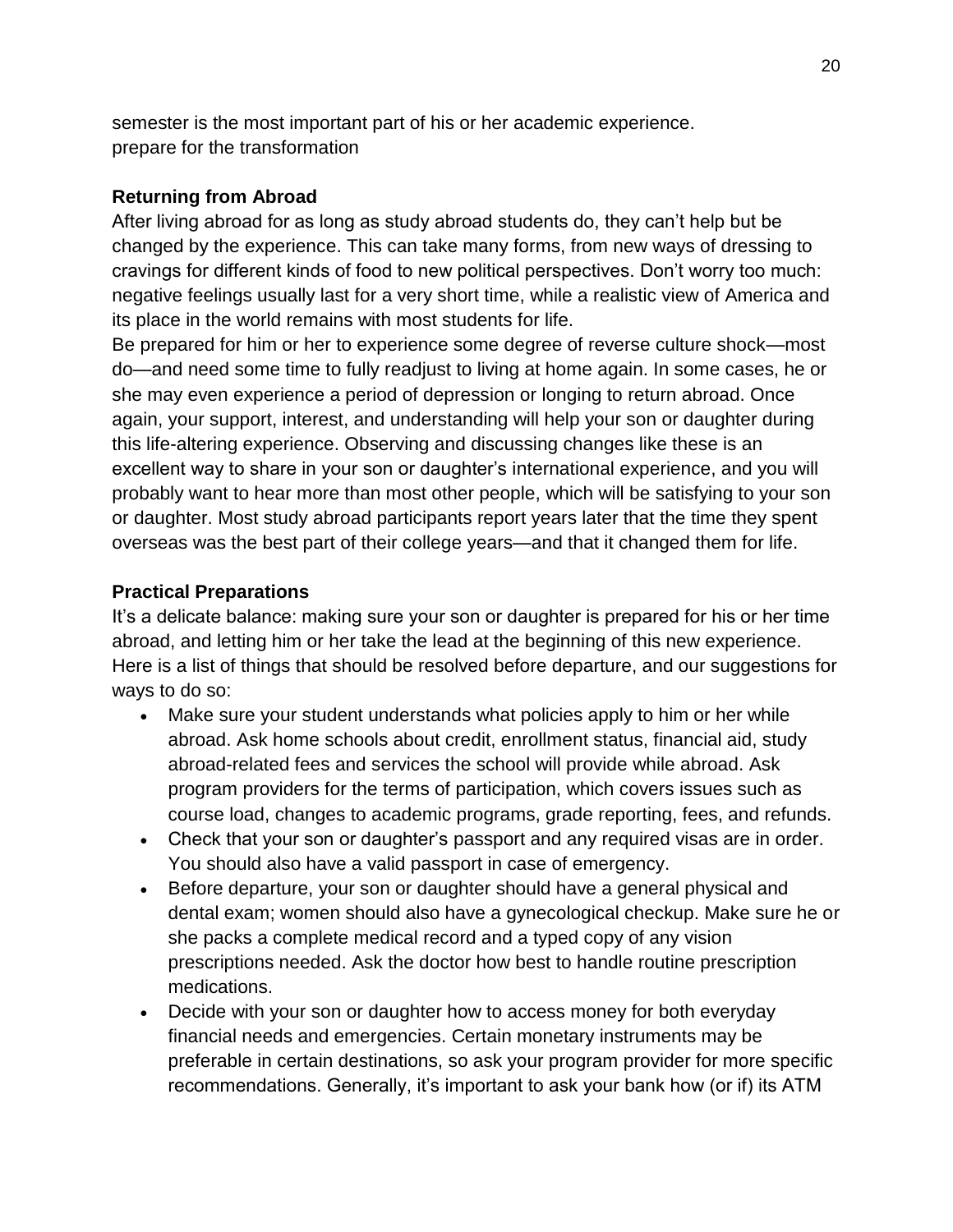card will function abroad and what extra fees there might be. A personal credit card with cash advances or traveler's checks could also make sense. Then, make arrangements to pay any monthly bills and, if necessary, to file your son or daughter's income taxes.

- Continue carrying your student as a dependent on your health insurance policy, even if he or she will have other coverage while studying abroad.
- Insure valuables your son or daughter will take on the trip, such as a laptop computer, camera, or video recorder. Also consider tuition, trip, travel, and luggage insurance. Advise him or her not to bring irreplaceable objects such as family jewelry.
- Research travel costs and help book flights. Learn regulations regarding the type and size of luggage that can be carried; then help your son or daughter pack lightly. Be aware of any restrictions the tickets you purchase may have (such as a change policy). A money belt can help keep valuables safe during the trip.
- Make sure you have a telephone number where you can reach your student and know the times of day when he or she is most likely to be there. Minimize the cost of staying in touch by establishing methods in advance. Contact your phone service provider to arrange for a calling card, research internet phone options, or learn the most inexpensive way to call collect or wirelessly from the destination country. You may be able to select an international plan that has reduced calling rates to that particular country to minimize costs of calling from home. Given the cost of telephoning, it might be better to set up a regular schedule for e-mailing or instant messaging instead.
- Make sure you will be informed if your student runs into difficulty overseas. Since students are almost always adults (over 18 years of age), you will not receive that information unless you are designated as his or her emergency contact. In some cases, even that is not sufficient, so you may want to have him or her sign a release form as a precaution. Discuss how you will handle any family emergencies that may arise. It's best to have a written emergency communication plan listing the methods of communication to use and the order in which to use them. Give your student a copy of the plan, which should include: all family telephone numbers; access codes for messages on family answering machines; phone numbers for several out-of-state relatives; and several e-mail addresses, including a backup address at an overseas provider such as Yahoo! Australia.
- Gather all of the information you and your student might need while he or she is away, including:
	- 1. The University of Scranton Study Abroad Office telephone number (570- 941-4841)
	- 2. The University of Scranton Emergency telephone number (800-709-8703)